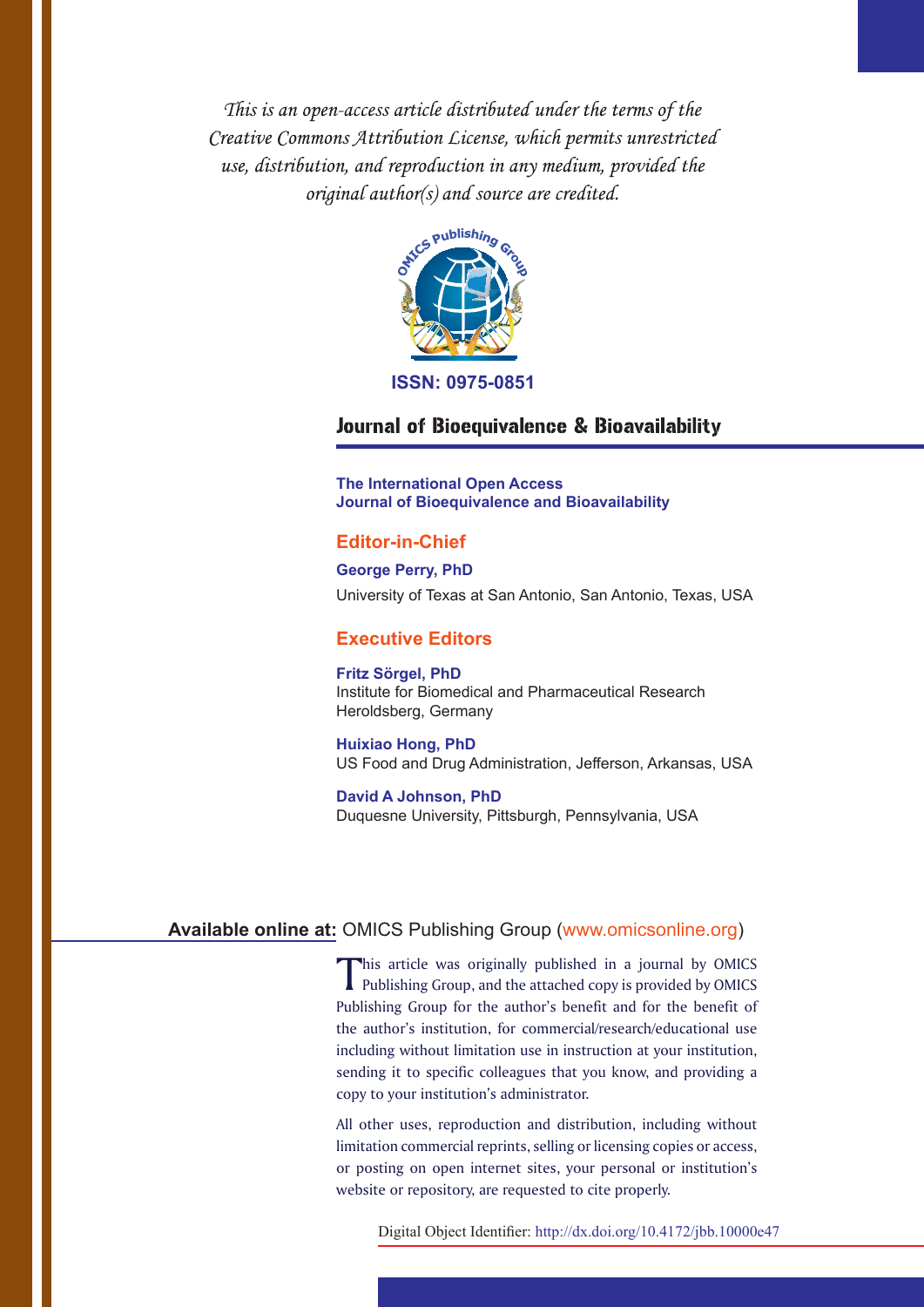

# Prediction of Oral Bioavailability: Challenges and Strategies

### **Chunli Zheng and Yonghua Wang\***

Center of Bioinformatics, College of Life Science, Northwest A & F University, Yang ling, Shaanxi, China

## **Editorial**

Oral Bioavailability (OB) is defined as "the rate and extent to which the active ingredient or active moiety is absorbed from a drug product and becomes available at the site of action" by FDA [1]. For the pharmaceutical industries, high OB is often the major consideration in the development of bioactive molecules as therapeutic agents [2]. Meanwhile, for the drugs administrated by the oral route, OB is indisputably one of the most important pharmacokinetic parameters owing to its indicator role for the efficiency of the drug delivery to the systemic circulation [3]. Unfortunately, OB measured *in vivo* is labor intensive, time-consuming and prone to error. Therefore, *in silico* methods that can predict OB reliably and quickly are good alternatives. In this comment, an OB issue encountered during the course of prediction is described, including possible challenges and strategies.

#### **The Inherent Challenges in OB Prediction**

OB is governed by various biological and physicochemical properties, such as drug disintegration and dissolution, degradation, gastric emptying, the intestinal membrane permeation, the intestinal and hepatic first-pass metabolism, human intestinal absorption and even the drug dosage form. Worse still, the factors discussed above may differ across patients, and even during different periods of the same patient. Whether a drug is taken with or without food/other drugs may affect absorption and first-pass metabolism. Moreover, disease states play a role in affecting liver metabolism or gastrointestinal function and thus alter absorption.

## **The Brief History of OB Prediction**

In recent years, various efforts have been reported to model OB using the descriptor-based quantitative-structure activity relationship approach (QSAR) methods, but their prediction abilities were relatively low. The major defects are high false positives rate, small sample sizes, and access protected.

The pioneers of OB prediction can be traced back to the regression model developed by Andrews and coworkers [4]. This model might not be reliable for its high false positives rate. Subsequently, the classification models were proposed [5]. However, the data set was smaller, and thus the reliability of them is questionable. In addition, Turner et al. [6] constructed a stepwise regression model with a correlation of 0.72 for the test set. But obviously, the test sets used in the model for validation was small which might also not be statistically reliable. Then, many models based on larger databases were proposed. Veber et al. [2] reported a QSAR model using 1100 drug candidates. Further, a QSPR model [7] for human absolute OB was proposed. These two models have something in common- data sources and access protected.

More recently, researchers are turning their attentions to develop new algorithm-aided prediction model. Ma et al. [8] proposed a GA-CG-SVM based prediction model with receivable overall classification accuracy, but unreasonable prediction accuracy for the lowbioavailability class. In 2011, Tian et al. [3] constructed MLR models by employing the genetic function approximation (GFA) technique. However, the prediction ability of the model is relatively low.

#### **Strategies and Perspective**

It is repeatedly specified that the perfect prediction model for OB should be physiologically and sufficiently reflective of the specific biological barrier of interest in humans [9]. This emphasizes that the knowledge of the metabolism and efflux at the intestinal mucosal level is of particular importance. In our previous work, we have constructed a novel chemometric method [10] for prediction of human OB by integrating the information of the ATP-dependent efflux protein P-gp and the cytochrome P450s, the important defense limiting the absorption of candidate drugs. The optimal SVR model performs well with  $\mathbb{R}^2$  of 0.80 and SEE of 0.31 for test sets, indicating the potential efficiency in early elimination of unfavorable candidates in drug discovery. But, there are still some limitations in this model, such as the lack of consideration of drug dosage form, disease states and so forth.

Developing a perfect prediction model will be challenging, but it is justified given their power to health care. The world cannot afford to wait long for answers to exact OB, and researches need to play their part in finding solutions. For example, they will need to measure the influence of different dosage forms for OB. More broadly, drug interactions, food, disease states, gene polymorphism, individual medicine and many other factors should be taken into considerations. In addition, at this critical time, it would encourage industry and academia to promote cooperation, and become activists for OB prediction.

#### **Acknowledgements**

The research is supported by the Fund of Northwest A & F University and is financially supported by the National Natural Science Foundation of China (Grant No. 31170796 and 81373892).

#### **References**

- 1. [Barnes PM, Bloom B, Nahin RL \(2008\) Complementary and alternative](http://www.ncbi.nlm.nih.gov/pubmed/19361005)  [medicine use among adults and children: United States, 2007. Natl Health Stat](http://www.ncbi.nlm.nih.gov/pubmed/19361005)  [Report : 1-23.](http://www.ncbi.nlm.nih.gov/pubmed/19361005)
- 2. [Gahche J et al. \(2011\) Dietary supplement use among U.S. adults has](http://www.ncbi.nlm.nih.gov/pubmed/21592424)  [increased since NHANES III \(1988–1994\). NCHS Data Brief 61: 1-8.](http://www.ncbi.nlm.nih.gov/pubmed/21592424)
- 3. [Briefel RR, Johnson CL \(2004\) Secular trends in dietary intake in the United](http://www.ncbi.nlm.nih.gov/pubmed/15189126)  [States. Annu Rev Nutr 24: 401-431.](http://www.ncbi.nlm.nih.gov/pubmed/15189126)
- 4. [Eisenberg DM, Davis RB, Ettner SL, Appel S, Wilkey S, et al. \(1998\) Trends in](http://www.ncbi.nlm.nih.gov/pubmed/9820257)  [alternative medicine use in the United States, 1990-1997: results of a follow-up](http://www.ncbi.nlm.nih.gov/pubmed/9820257)  [national survey. JAMA 280: 1569-1575.](http://www.ncbi.nlm.nih.gov/pubmed/9820257)
- 5. [Sparreboom A, Cox MC, Acharya MR, Figg WD \(2004\) Herbal remedies in](http://www.ncbi.nlm.nih.gov/pubmed/15197212)  [the United States: potential adverse interactions with anticancer agents. J Clin](http://www.ncbi.nlm.nih.gov/pubmed/15197212)  [Oncol 22: 2489-2503.](http://www.ncbi.nlm.nih.gov/pubmed/15197212)

**\*Corresponding author:** Yonghua Wang, Center of Bioinformatics, College of Life Science, Northwest A & F University, Yang ling, Shaanxi, China, Tel & Fax: +86- 029-87092262; E-mail: yh\_wang@nwsuaf.edu.cn

**Received** December 17, 2013; **Accepted** December 20, 2013; **Published** December 28, 2013

**Citation:** Zheng C, Wang Y (2013) Prediction of Oral Bioavailability: Challenges and Strategies. J Bioequiv Availab 6: e47. doi[:10.4172/jbb.10000e47](http://dx.doi.org/10.4172/jbb.10000e47)

**Copyright:** © 2013 Zheng C, et al. This is an open-access article distributed under the terms of the Creative Commons Attribution License, which permits unrestricted use, distribution, and reproduction in any medium, provided the original author and source are credited.